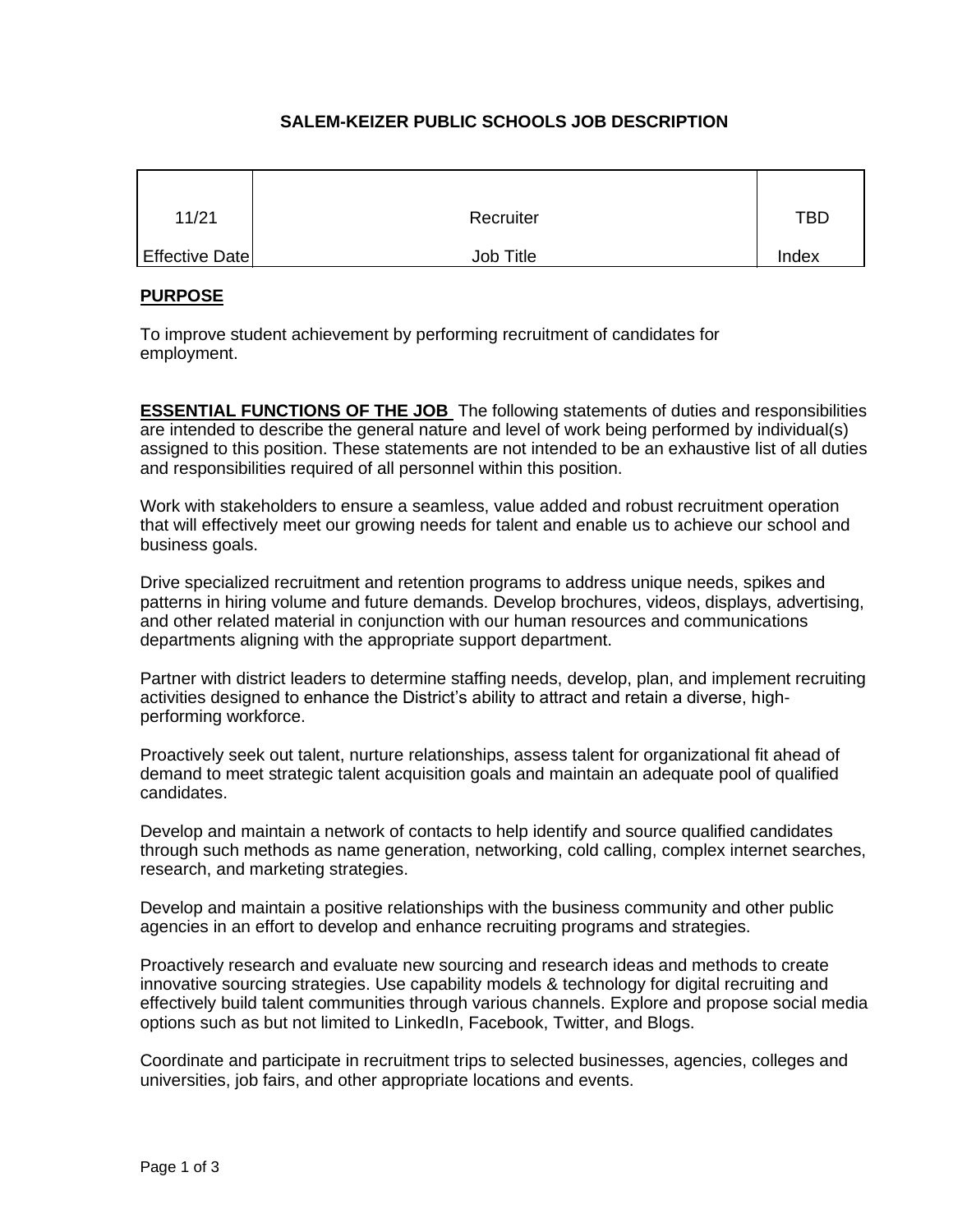Establish recruitment and retention plans for stated district needs including but not limited to a diverse work force with a variety of skill sets, technical abilities, Multilanguage capabilities, gender, ethnicity, etc. Address critical shortage areas in high needs schools and departments as noted or required.

Facilitate and implement the hiring process, including making hiring decisions, using established policies and practices as a framework for selection and hiring.

Project trends and future district employment needs and develop plans to meet those needs within district objectives and budgetary guidelines and report findings and or projections to key relationships annually or more frequently if needed.

Maintain and analyze recruitment and retention data and use data to develop a comprehensive recruitment plan.

Provide training in various associated recruiting areas to leaders.

Travel in and out of district to support recruiting activities.

Maintain regular and consistent attendance and punctuality.

Other duties as assigned.

#### **MINIMUM QUALIFICATIONS**

Requirements are representative of minimum levels of knowledge, skills and/or abilities. To perform this job successfully, the incumbent will possess the abilities or aptitudes to perform each duty successfully. Reasonable accommodations may be made to enable qualified individuals with disabilities to perform the essential functions.

#### **Knowledge, Skills and Abilities**

Knowledge of advertising, marketing, social media, and recruiting (talent acquisition) practices

Knowledge of and ability to understand and interpret applicable policies, state statutes, and federal rules and regulations, including Oregon Statutes, School Board policy and procedures, and labor agreements

Knowledge of and experience with personal computers and programs, such as word processing programs and spreadsheets, and preferred understanding or ability to learn applicable databases and specialized business and application processes Ability to deliver public presentations with professionalism, poise, and confidence Ability to communicate effectively with a variety of audiences, orally and in writing, including electronic and social media

Ability to travel to a variety of locations

### **Experience and Training:**

Any combination of experience and training that would likely provide the required knowledge and abilities is appropriate. A representative way to obtain the knowledge and abilities would be:

Bachelor's degree from an accredited institution desired/preferred OR Three years of related and progressive experience recruiting Demonstrated experience hiring, screening, coaching, and training related to successful recruiting process

Must possess a valid Oregon Driver's License.